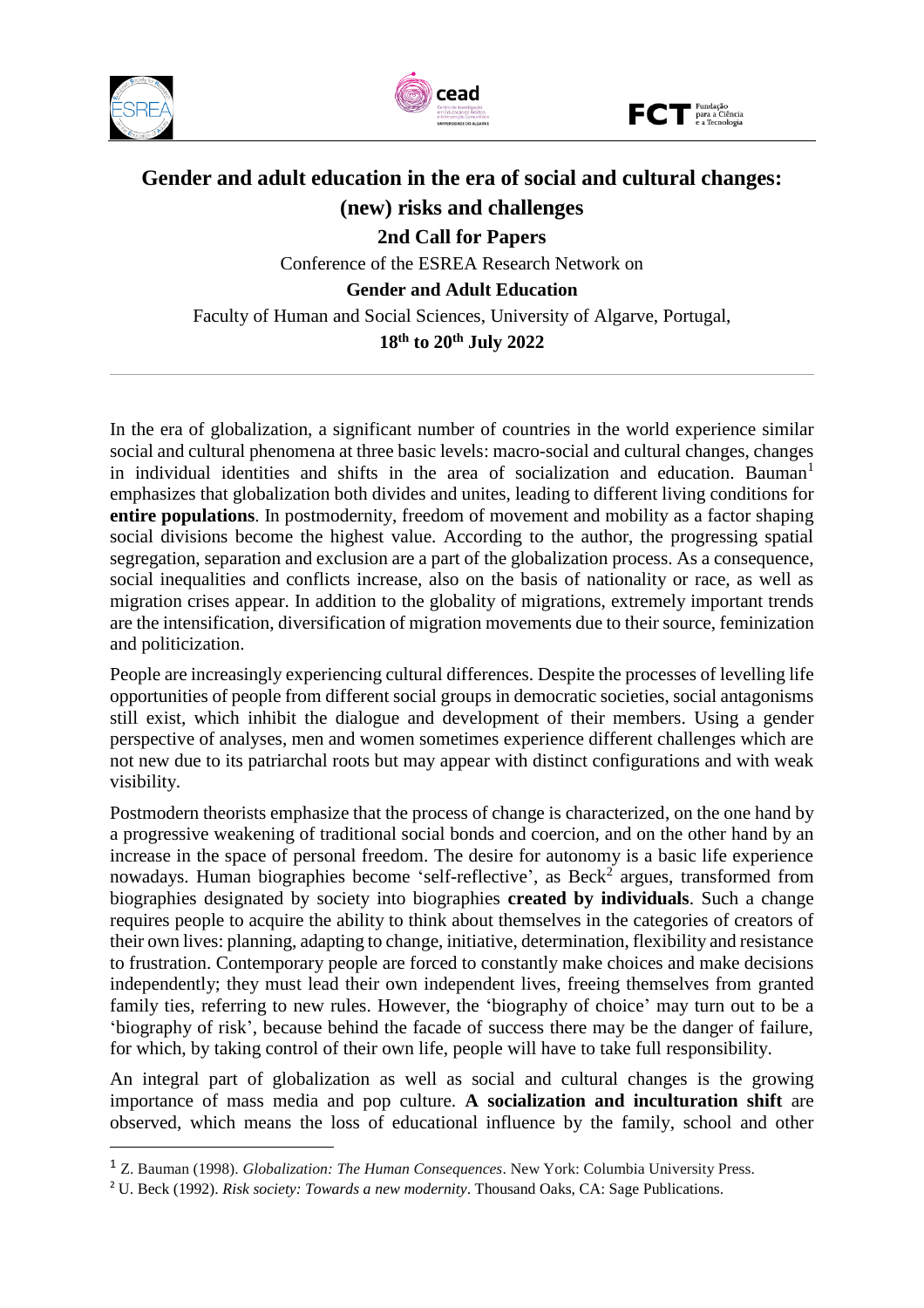





traditional socialization agencies to mass culture (mass media, advertisements, fashion). Identity is shaped mainly by popular culture and the ideology of consumption, and to a lesser extent by national and state values. The media become the main source of individual's life experiences. Transferring a large part of social activity to the Internet and to the media creates a risk of being influenced by dominating discourses and manipulation. A big threat to the development of contemporary individual is 'post-truth' (a conceptual category declared in 2016 by *Oxford Dictionaries* as the international word of the year), which means the phenomenon relating to circumstances in which objective facts are less influential in shaping public opinion than emotional appeals<sup>3</sup>.

Changes on these three levels are a big challenge for adult education, in which there is a shift from the high importance of formal education towards the growing importance of non-formal and informal education, independent and incidental learning, often unorganized and unsystematic 4 .

The globalization trends and neoliberalist values seem to counteract the intellectual and political commitments of feminism which appeals to a collective desire of changing society, according to the interests of all women and all men, rather than fostering individual competition, meritocracy or many other principles that may weaken solidarity, interdependence and the sense of living in a common world. Following this, we agree with Funk<sup>5</sup>, that it is urgent to discuss "which policies are the best feminist policies, what issues and forms of democracy need to be emphasized, what compromises are needed in the fight for gender justice and against neoliberalism". The field of adult education shouldn´t ignore such a discussion and theory and research may offer valuable tools for male and female adults to face (new) risks and challenges that may arise from current trouble times.

Questions that arise and which we want to deal with during the conference concern the following issues:

- How, in the face of social and cultural changes of the present day, do women and men function in the family, on the labour market, in local communities, peer/friendly groups, and how can education help them understand and adapt to these changes as well as develop their 'biography of choice'?
- How does adult education in its three types meet the needs and educational expectations of contemporary women and men who are affected by migration crisis, religious conflicts, social inequalities, radical movements, post-truth politics and fake news?
- In what spaces of women and men's lives is the context of the above-mentioned social and cultural changes revealed, and how does gender differentiate the life strategies and educational choices of women and men as a response to the challenges of contemporary world?
- How (and if) (new) risks and challenges of current times affect gender social order, gender roles and norms and which are the implications of these potential changes for adult education practices and research?
- How does adult education in its three types meet the needs and educational expectations of contemporary women and men who are affected by migration crisis, religious

 $\overline{a}$ 

<sup>3</sup> <https://www.bbc.com/news/uk-37995600>

<sup>4</sup> J. Ostrouch-Kaminska & C. C. Vieira (2015). *Private World(s). Gender and Informal Learning of Adults*.

Rotterdam: Sense Publishers. Link:<https://brill.com/view/title/37392>

<sup>5</sup> N. Funk (2013). Contra Fraser on Feminism and Neoliberalism, *Hypatia*, 28 (1), p. 194.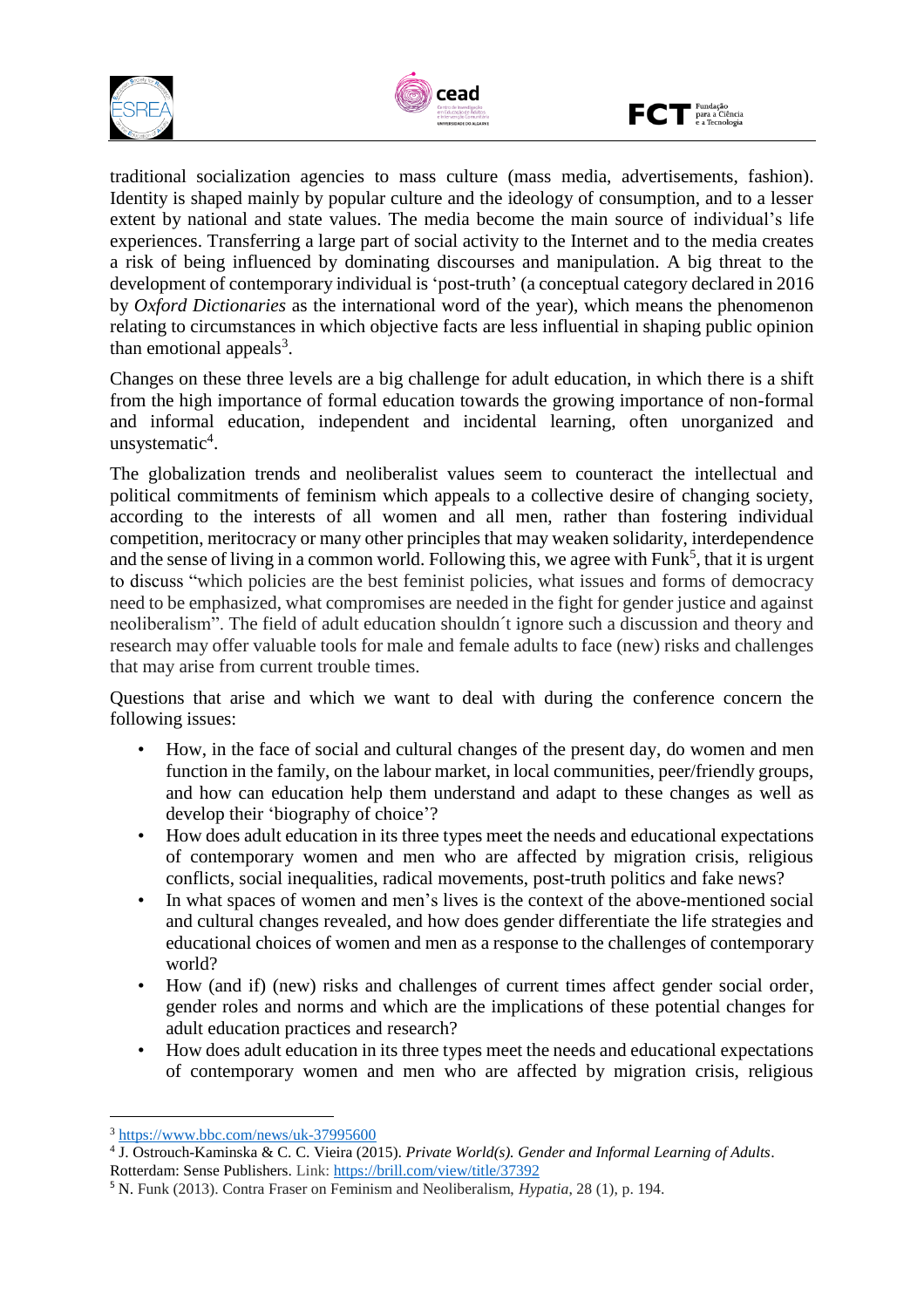





conflicts, Covid-19 pandemic crisis, social inequalities, radical movements, post-truth politics and fake news?

## **Keynote Speakers**

Prof. Virgínia Ferreira, University of Coimbra (more details will appear in the conference web page)

## **Proposals**

Proposals are invited for papers, symposiums and round tables. The abstracts should be maximum 500 words long and include a title and 4 keywords. Please send a separate file with the author(s) name(s), institutional affiliation and contact details, indicating which authors are going to be present at the conference.

All abstracts should be submitted by email to [aalmeida@ualg.pt](mailto:aalmeida@ualg.pt) (António Fragoso) **and** [svaladas@ualg.pt](mailto:svaladas@ualg.pt) (Sandra Valadas) by 15th March 2022. Acceptance of papers will be confirmed by 20th April 2022.

If accepted for presentation, the final versions of papers (no more than 5.000 words including references) must be submitted by the 3rd July 2022, also via email. Please use Times New Roman, 12 and the APA (American Psychological Association) reference system, 7<sup>th</sup> edition.

#### **Information for contributors**

A paper is proposed and submitted in the form of an abstract by one person but other people can be named as co-authors in the abstract proposal.

Each participant can submit a maximum of two proposals (either as author or co-author).

The abstract must indicate which author will be presenting the paper. All those authors attending must register for the conference.

Further information on accommodation, travel to Faro and tourist information will be available on the website.

#### **Conference Fees**

- ESREA members:  $110 \in$
- Non-ESREA members:  $170 \in$
- PhD Students:  $50 \in$

Conference fee includes: conference materials, lunches, coffee-breaks, a light dinner (18<sup>th</sup> July) and the book of the conference.

The conference dinner (19th July) will be optional.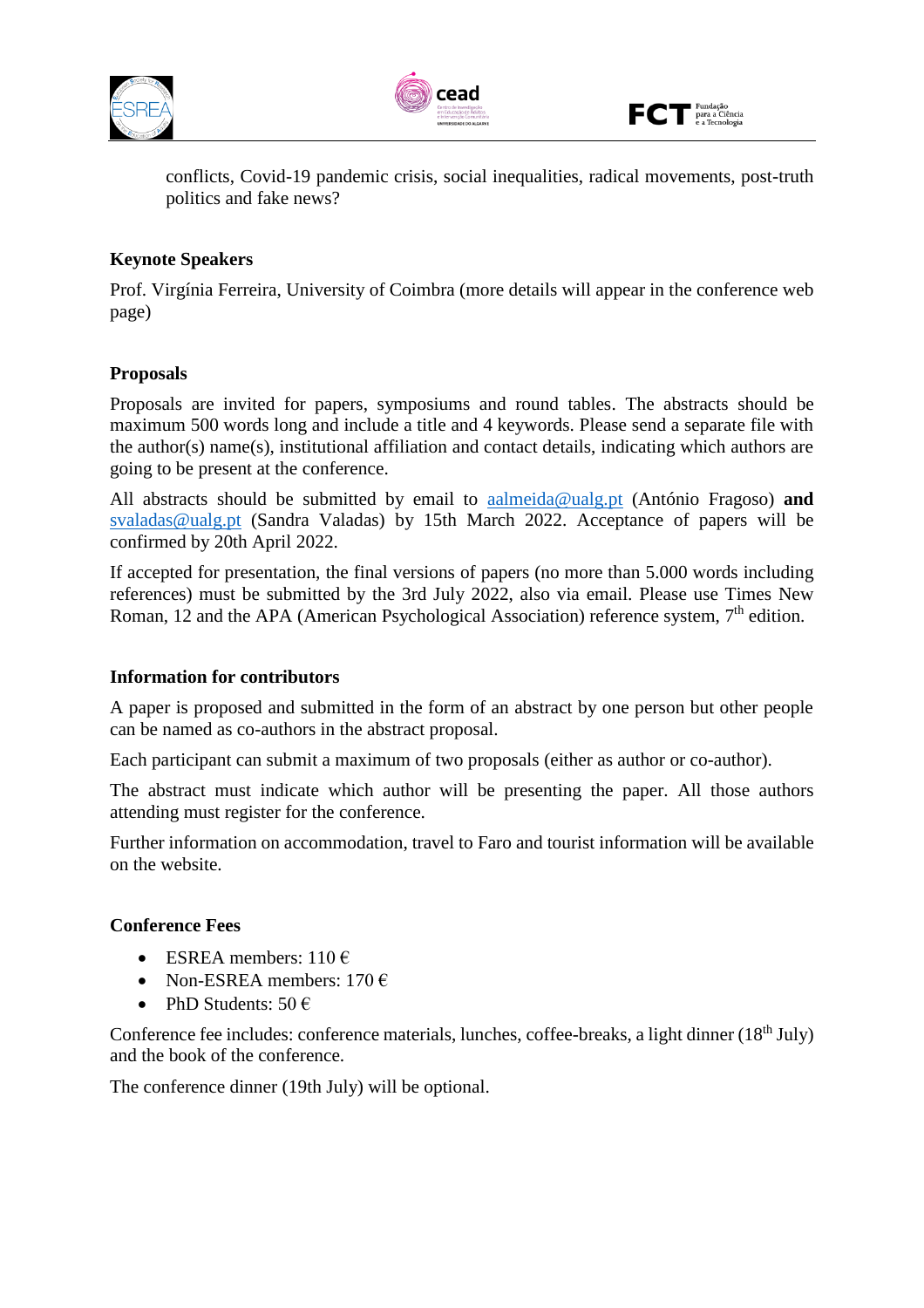





**Conference Book**: To be edited after the conference via a double peer reviewed process.

## **Registration and Payment**

Please look for the registration form in the webpage of the conference: [http://conference](http://conference-esrea.com/conference)[esrea.com/conference](http://conference-esrea.com/conference)

Payments should be made via bank transference (please see the conference webpage)

#### **ESREA Bursaries**

ESREA offers up to three bursaries of up to 300  $\epsilon$  each for PhD students attending the conference, provided they contribute with a paper. To be eligible to apply, students need to be ESREA members (individual or institutional membership). PhD students should declare their willingness to apply when sending the final version of paper. In this case, the email should be addressed to [aalmeida@ualg.pt](mailto:aalmeida@ualg.pt) / [svaladas@ualg.pt,](mailto:svaladas@ualg.pt) but also to Joanna Ostrouch-Kamińska [\(joanna.ostrouch@uwm.edu.pl\)](mailto:joanna.ostrouch@uwm.edu.pl) and Cristina C. Vieira [\(vieira@fpce.uc.pt\)](mailto:vieira@fpce.uc.pt).

Students are to use the bursary money in expenses related to this conference (accommodation, flight, etc.) up to the limit of 300  $\epsilon$ . ESREA will refund these expenses against the presentation of receipts. Applications or questions regarding the application procedure should be directed to Alexandra Ioannidou: [ESREAsecretary@die-bonn.de](mailto:ESREAsecretary@die-bonn.de)

Applications should be submitted no later than 30th of April 2022.

| Dead-line       | Action                               | <b>Additional Comments</b>                                                          |
|-----------------|--------------------------------------|-------------------------------------------------------------------------------------|
| 15 March 2022   | Submission of abstracts              | Send to aalmeida@ualg.pt (António Fragoso) and<br>svaladas@ualg.pt (Sandra Valadas) |
| 20 April 2022   | Acceptance of abstracts<br>confirmed |                                                                                     |
| 06 May 2022     | Registration and<br>payment          | Please book your accommodations as soon as possible                                 |
| 03 July 2022    | Final papers must be<br>submitted    | Send to aalmeida@ualg.pt (António Fragoso) and<br>svaladas@ualg.pt (Sandra Valadas) |
| 18-20 July 2022 | Conference                           |                                                                                     |

#### **Important dates**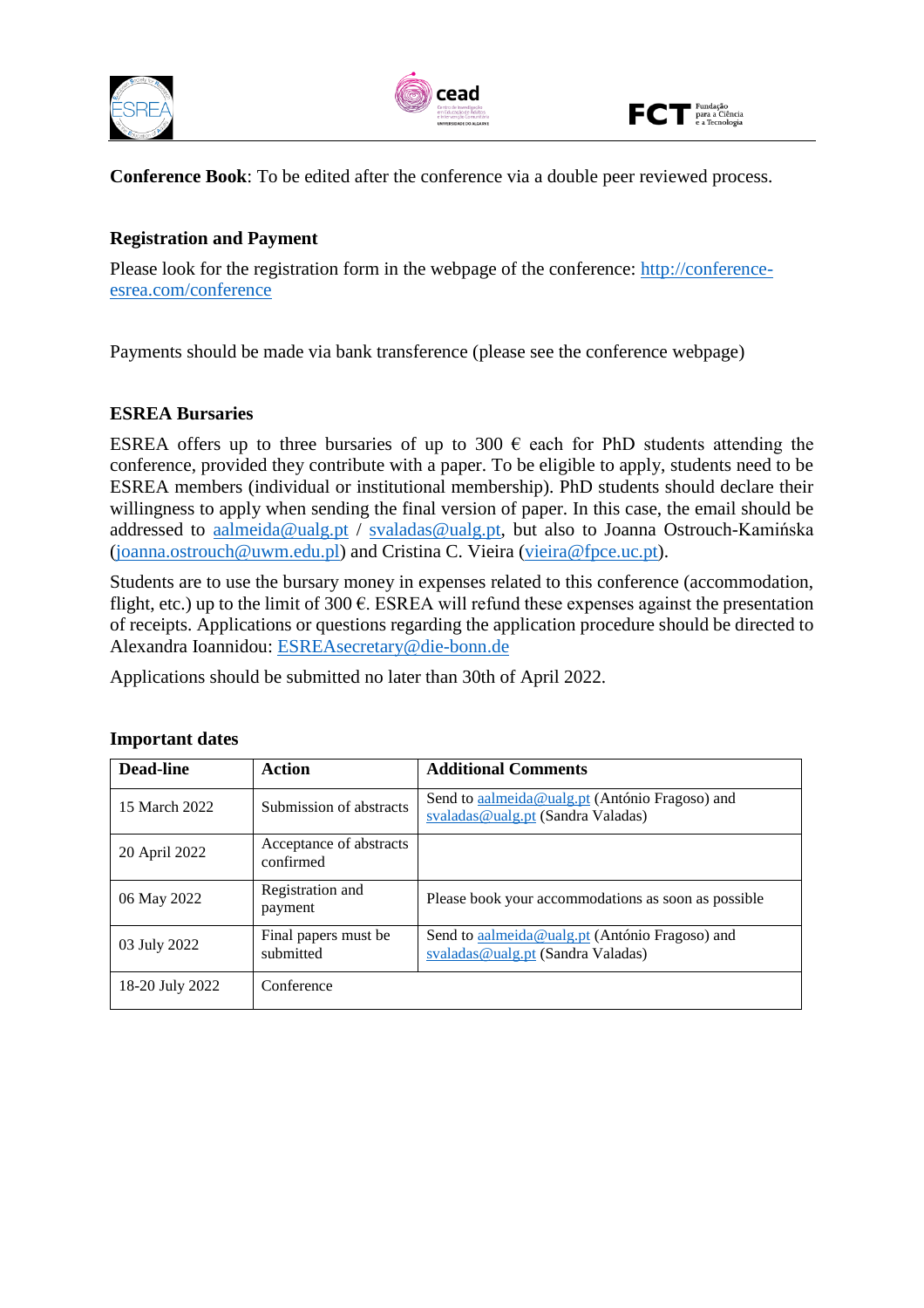





#### **Scientific Committee**

Joanna Ostrouch-Kamińska (University of Warmia and Mazury in Olsztyn, Poland)

Cristina C. Vieira (University of Coimbra, Portugal)

António Fragoso (University of Algarve, Portugal)

Sandra Valadas (University of Algarve, Portugal)

Barbara Merrill (University of Warwick, UK)

Maja Maksimovic (University of Belgrade, Serbia)

## **Organising Committee**

Amanda Barbosa, Andreia Romeira, António Fragoso, Beatriz Rodrigues, Bruno Sousa, Catarina Doutor, Liliana Paulos (coordinator), Rui Zacarias, Sandra Lami, Sílvio Ponte, Sandra Valadas (University of Algarve).

Network Convenors: Joanna Ostrouch-Kamińska (University of Warmia and Mazury in Olsztyn, Poland) and Cristina C. Vieira (University of Coimbra, Portugal).

## **About ESREA**

ESREA is a European scientific society. It was established in 1991 to provide a European-wide forum for all researchers engaged in research on adult education and learning and to promote and disseminate theoretical and empirical research in the field. The European Society for Research on the Education of Adults promotes and disseminates theoretical and empirical research on the education of adults and adult learning in Europe through research networks, conferences and publications.

ESREA provides an important space for the (re)definition of adult education and learning in relation to research, theory, policy and practice to be reflected upon and discussed. A significant part of the periodic scientific debates is made through the meetings organised by ESREA research networks. ESREA also organised a triennial conference – the next will be in 2019, September – and runs the European Journal for Research on the Education and Learning of the Adults (RELA - https://www.rela.ep.liu.se/). To learn more about ESREA, please follow the link:<https://www.esrea.org/>

#### **The ESREA Research Network – Gender and Adult Education**

This network aims to offer an opportunity for researchers interested in adult education and gender topics from all over Europe to enhance their understanding and their reflections within an international perspective. The network performs a crucial role in giving visibility and developing intellectual debates on the role of gender in adult education. Reports of research are discussed in terms of their theoretical aspects such as gendered learning, gender in higher education, gendered biographies, masculinities-femininities, gender in adult training, gender and informal learning, but also in terms of their philosophical and methodological dimensions. The network meets every two years.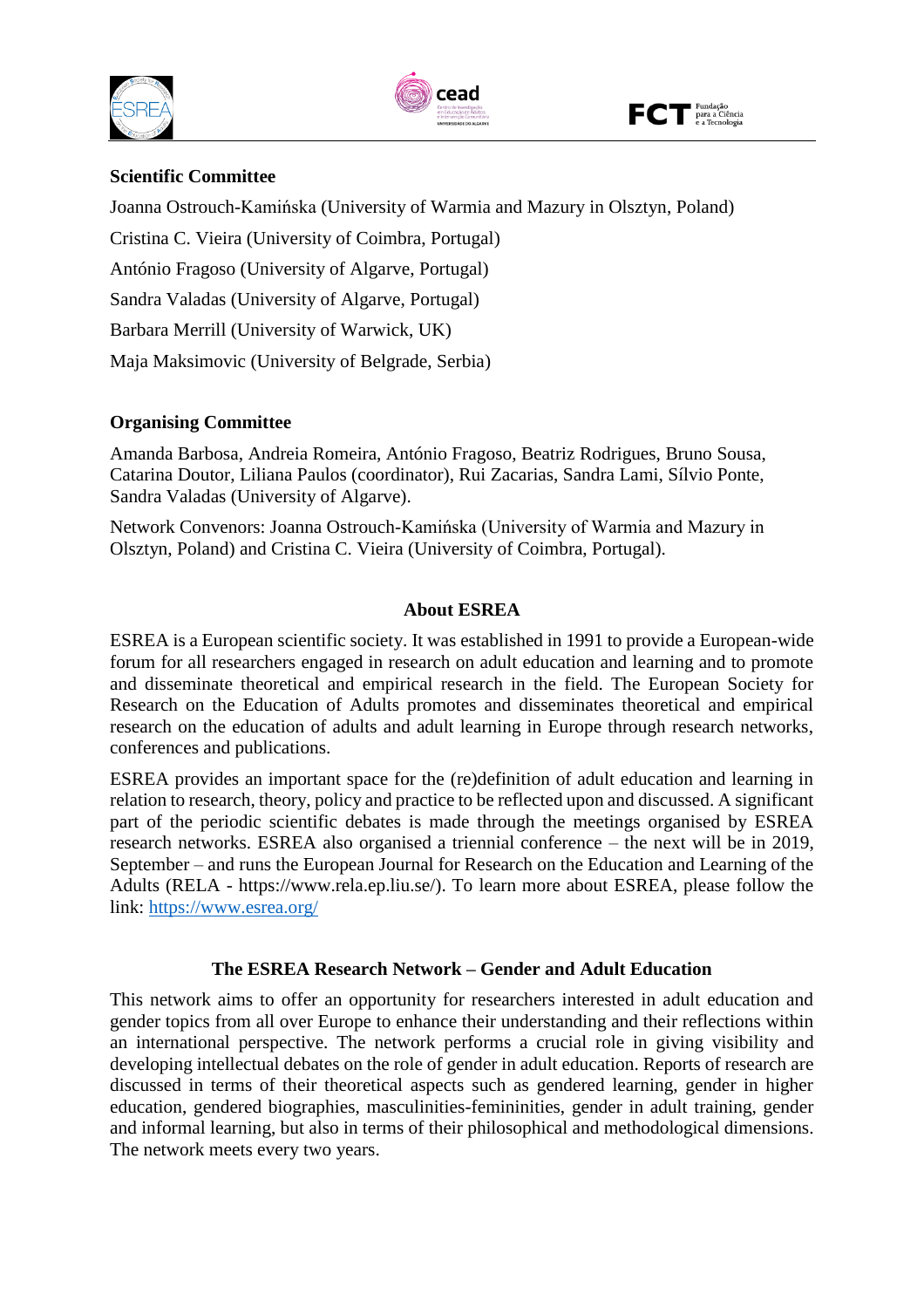





The first two conferences of the Network were held in Bochum (Germany, 1999) and Geneva (Switzerland, 2001). The third meeting took place in Wroclaw (Poland, 2004) as an ESREA post-conference seminar, and next ones were organized in Geneva (Switzerland, 2005), Olsztyn (Poland, 2007), Hull (Great Britain, 2009), Montpellier (France, 2011), Coimbra (Portugal, 2013), Belgrade (2015), and Koblenz (2017). As the result of those meetings and discussions six books were published:

- Dybbroe, B., & Ollagnier, E. (Eds.) (2003). *Challenging gender in lifelong learning: European perspectives*. Copenhagen: Roskilde University Press.
- Ostrouch, J., & Ollagnier, E. (Eds.) (2008). *Researching Gender in Adult Learning,* Frankfurt am Main: Peter Lang Publishing;
- Ostrouch-Kamińska, J., Fontanini, C., & Gaynard, S. (Eds.) (2012). *Considering Gender in Adult Learning and in Academia: (In)Visible Act.* Wrocław: Wydawnictwo Naukowe DSW**.**
- Ostrouch-Kamińska, J., & Vieira, C. C. (Eds.) (2015). *Private World(s). Gender and Informal Learning of Adults,* Rotterdam: Sense Publishers.
- Maksimović, M., Ostrouch-Kamińska, J., Popović, K., & Bulajić, A. (Eds.) (2016). *Contemporary Issues and Perspectives on Gender Research in Adult Education,* Belgrade: IPA-ESREA-AES.
- Endepohls-Ulpe, M. & Ostrouch-Kamińska, J. (Eds.) (2019). *Gender – Diversity – Intersectionality (New) Perspectives in Adult Education*. German: Waxmann. ISBN 978-3-8309-3883-5.

#### **The University of Algarve**

The University of Algarve is a young Portuguese public Higher Education Institution located in the southern region of Portugal, the Algarve, having three *campi* in Faro and one *campus* in Portimão. With about 8.000 students, including over 1.600 graduate students, the University of Algarve has teaching and research as its core activities in different scientific areas: science and technology, management and economics, natural sciences, social sciences, health, medicine and biomedicine. The University of Algarve operates 55 undergraduate and 97 postgraduate courses (72 master's and 25 doctoral programmes), with about 700 permanent teaching and research staff who developed a significant number of research projects. Among its faculty and alumni activities, the University of Algarve has well-established research centres in several fields such as marine sciences, biomedicine, electronics, chemistry, arts and communication and social sciences.

#### **Research Centre on Adult Education and Community Intervention - CEAD**

Created in 2020 and funded by the Portuguese Foundation for Science and Technology (FCT), this is the first Portuguese research centre dedicated to adult education only. CEAD activities focus: *i*) the processes of innovation and adult education research both in the European and Portuguese context; *ii*) the processes of communicating and disseminating our findings, both within the scientific community and society; *iii)* building closer relationships with the civil society institutions that act in adult education, in Portugal. It is very important for us to create an environment adequate for the less experienced researchers to integrate new networks and have opportunities to go forward in their professional careers. To learn more about CEAD: [https://cead.ualg.pt/.](https://cead.ualg.pt/) E-mail: [cead@ualg.pt.](mailto:cead@ualg.pt)